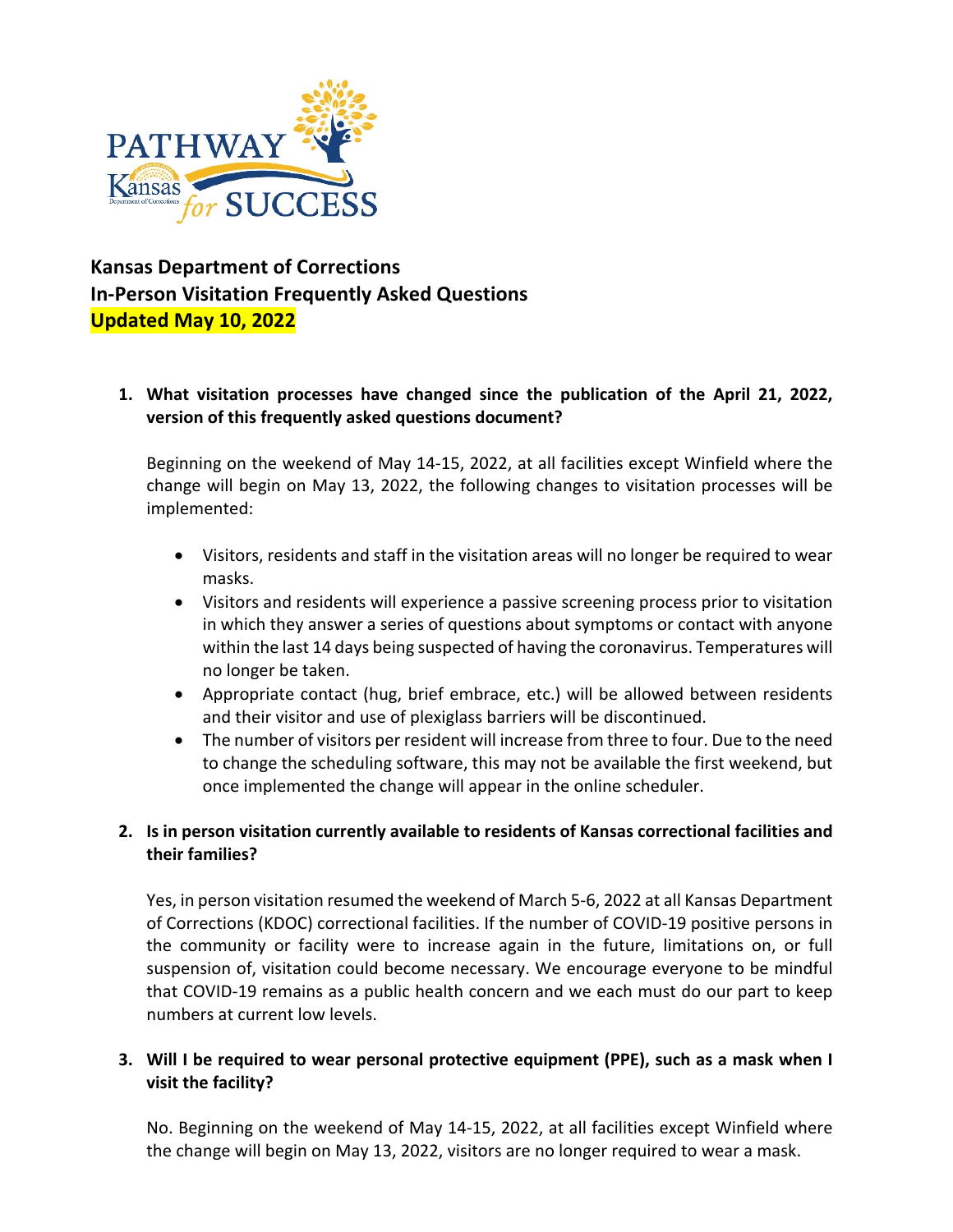#### **4. Will residents and staff be required to wear masks?**

No. Beginning the weekend of May 14-15, 2022, at all facilities except Winfield where the change will begin on May 13, 2022, no participants in the visitation process will be required to wear masks.

#### **5. Will I be tested for the coronavirus before being allowed to visit a resident?**

No. Beginning the weekend of May 14-15, 2022, at all facilities except Winfield where the change will begin on May 13, 2022, visitors will experience a passive screening process upon arrival at the correctional facility. Passive screening means visitors will be asked a series of questions about symptoms or contact with anyone within the last 14 days being suspected of having the virus. Those who pass the screening will be allowed to visit. We continue to encourage any potential visitor, if you are experiencing symptoms or have been exposed to someone who is experiencing symptoms, please do not visit our correctional facilities.

#### **6. How much physical contact can I have with my resident during the visit?**

Beginning on the weekend of May 14-15, 2022, at all facilities except Winfield where the change will begin on May 13, 2022, visitors and residents will be allowed to resume appropriate (hug, brief embrace, etc.) physical contact during their visit.

#### **7. How many visitors will be allowed for each resident?**

In-person visitation will be limited to four (4) visitors per visit effective date to be determined.

# **8. Are these changes to in-person visitation listed in the May 10, 2022 frequently asked document permanent?**

The visitation experience in effect on and after the weekend of May 14-15, 2022, at all facilities except Winfield where the change will begin on May 13, 2022, reflects the permanent visitation practices KDOC will use at any time that COVID-19 levels in the community and the facility are at low levels. This is a the "new normal" if you will on visitation. However, if at any point in time that COVID-19 levels in the community or facility make it necessary, we would resume some of the past restrictions, or suspend all in-person visitation, as an effort to mitigate the spread of the virus.

#### **9. What days will visitation occur at KDOC facilities?**

Visitation occurs on Saturdays and Sundays except for the Winfield Correctional Facility which has expanded visitation to Fridays and Mondays as added options.

#### **10. What hours will visitation occur each day?**

Visitation hours vary for each facility. Visitors can see the hours for the facility they wish to visit using the online schedule available at [www.icsolutions.com](http://www.icsolutions.com/)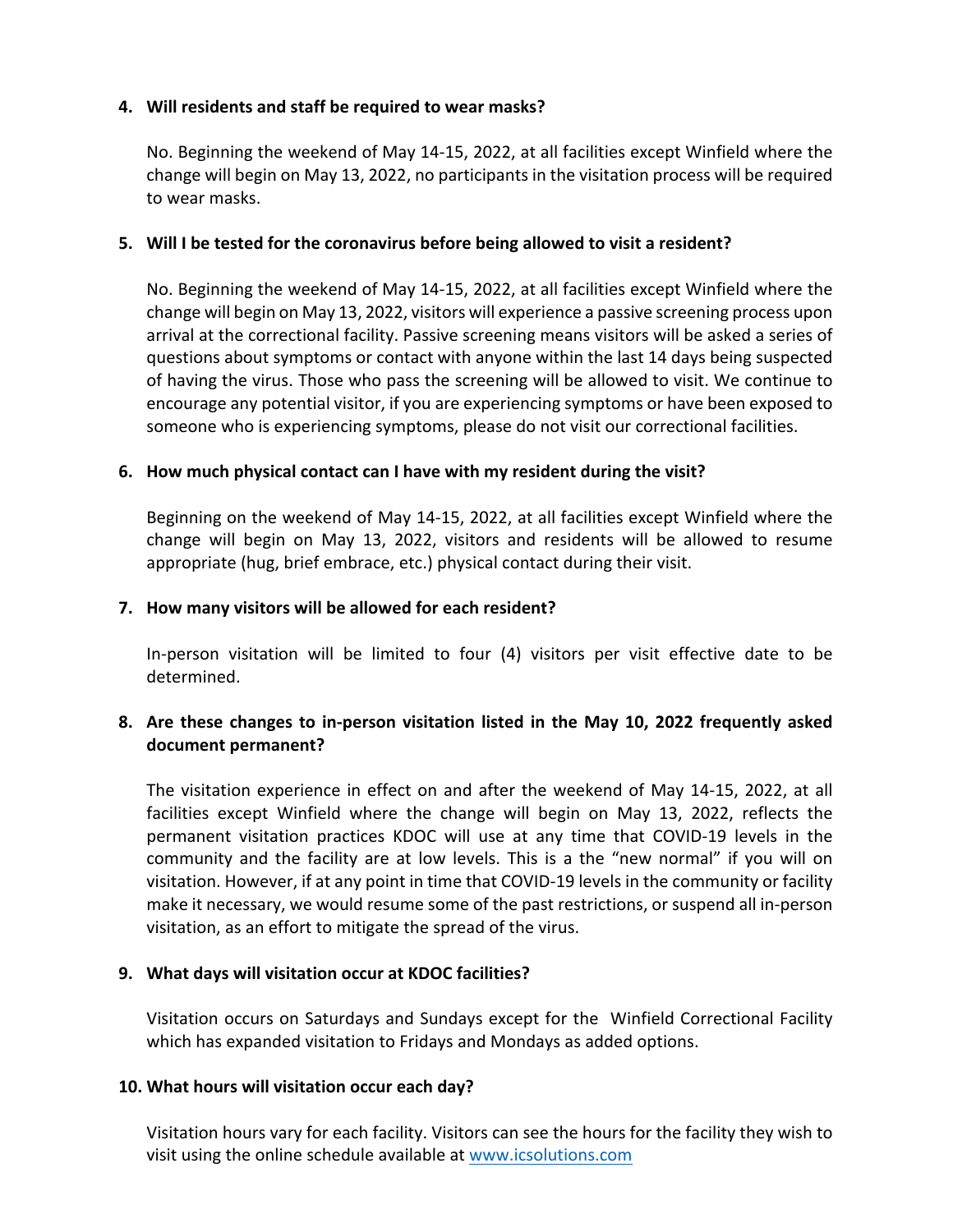#### **11. Can anyone show up to visit on the day(s) visitation is scheduled?**

No. Only those approved visitors who have scheduled a visitation appointment using the online visitation scheduler [www.icsolutions.com](http://www.icsolutions.com/) or by contacting the facility visitation clerk. Scheduling will close **72 hours** before visitation begins at the facility for that week. Anyone who has not followed this process will be denied access to the facility.

# **12. If I am scheduling a visit and the online visitation scheduler indicates that all the slots are filled, what can I do?**

A specific number of slots are available at each facility on visitation days. If you do not have a scheduled appointment, please do not travel to the facility as you will not be allowed to visit if you were not scheduled. When the next visitation period opens in the visitation scheduler you may sign up for an open slot.

#### **13. Are children allowed to visit?**

Yes. KDOC recognizes that in-person visitation is especially beneficial for children and their parents. We have developed visitation processes that we believe can safely allow visitation of any age child. The child will count as one of the four visitors per resident.

#### **14. Are older visitors allowed to visit?**

Yes. KDOC recognizes that many residents have older family members and has developed visitation processes that we believe can safely allow visitation by any age adult.

#### **15. How do I sign up for a visit?**

All in-person visits must be scheduled in advance, and the most efficient means to do so is through the online scheduling software. This software is supported through [www.icsolutions.com](http://www.icsolutions.com/) and the visit must be scheduled at least **72 hours** before visitation begins at the facility for that week.

For those who do not have access to the internet, or prefer to schedule through a staff member, that can be done by contacting the visitation clerk at the facility you wish to visit. This must also be done at least **72 hours** before the scheduled visit. Please call the main number at the facility and ask to speak with the visitation clerk. More information is available at<https://www.doc.ks.gov/visitation-in-person>

#### **16. How far in advance do I have to schedule an in-person visitation?**

Scheduling will close **72 hours** before visitation begins at the facility for that week.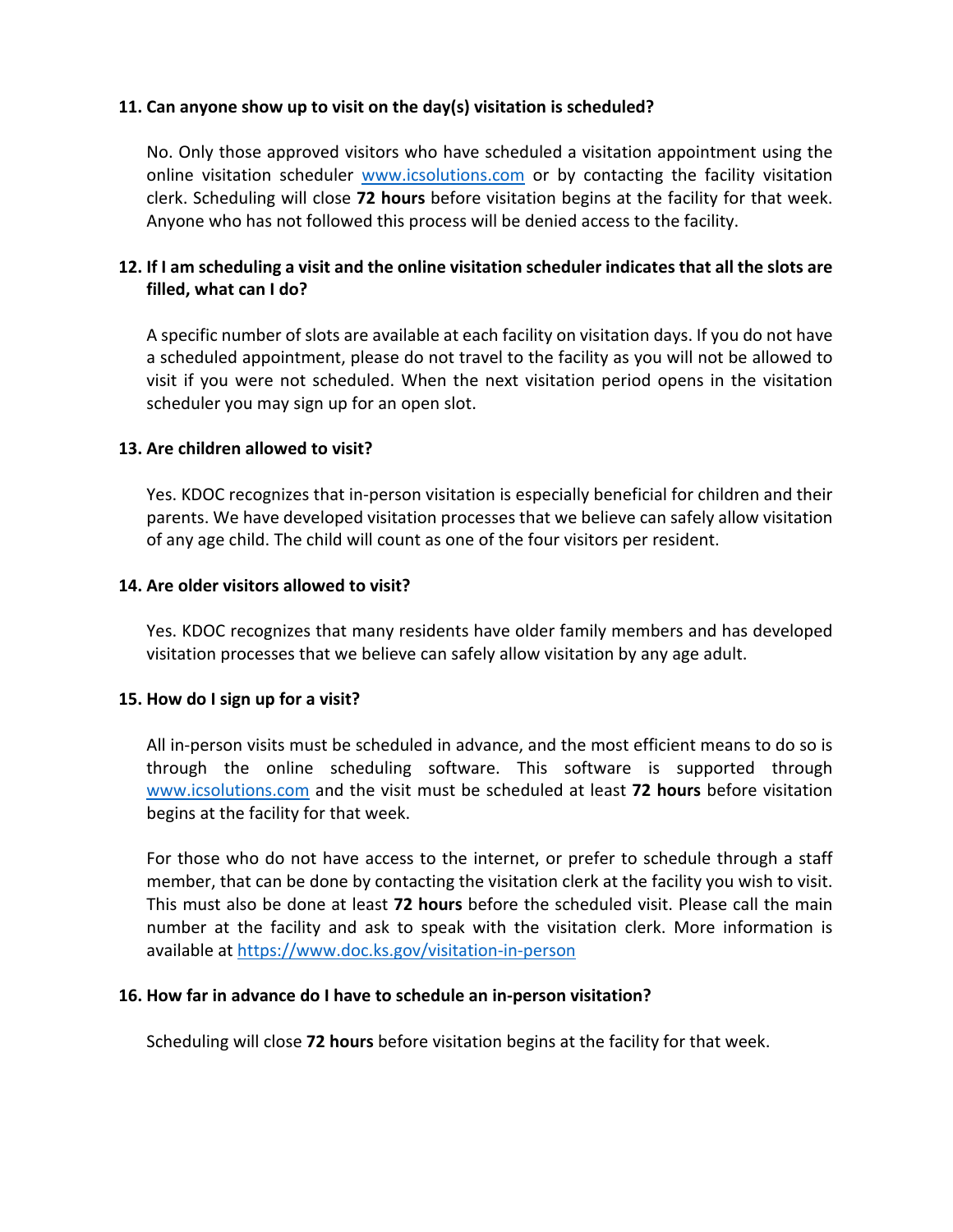#### **17. How long can I visit with my resident on the day I arrive?**

Each adult facility will offer two slots per day, one in the morning and one in the afternoon. Visitors may sign up for one or two time slots on a specific day providing the option of an all-day visit. But visitors cannot sign up for multiple days on one weekend.

The length of visits for youth at the Kansas Juvenile Correctional Complex (KJCC) is individualized based upon the youth's behavior reflected in their earned incentive level. Please see the visitation scheduler for additional details.

# **18. Do I need to notify someone if my plans change last minute, and I will not be taking part in a visit?**

We understand that circumstances can require a last-minute cancelation of a scheduled visit. Should that occur for you, please return to the visitation scheduler [www.icsolutions.com](http://www.icsolutions.com/) and record your cancelation. Please also note that to not disrupt the visit of other families, no rescheduling or switching of a scheduled time for the visit can be accommodated. You will need to reschedule using the online scheduler for another day/time.

#### **19. If I arrive late for my visit, will I still be able to see my resident?**

Yes, if a visitor does not arrive by the time of their scheduled visit every effort will be made to allow the visitor and resident to visit for the remaining portion of the scheduled visit.

# **20. Can I visit without signing up in advance using the registration software?**

No. Only visitors who have a scheduled appointment will be allowed entry into the facility. You may schedule that appointment using [www.icsolutions.com](http://www.icsolutions.com/) or by contacting the visitation clerk at the facility you wish to visit. Only persons who are already an approved visitor through KDOC visitor approval process will be allowed to schedule using these methods. Information on the application to visitation privileges can be found at <https://www.doc.ks.gov/visitation-in-person>

#### **21. How many people will be allowed into visitation rooms at the same time?**

The number of persons will vary by facility based on the visitation area. Each facility will manage the number of visitors and residents in the room to support social distancing of visitors, residents, and staff in the visitation areas.

# **22. What practices will be in place in the visitation room to protect me from exposure to the coronavirus and my resident?**

The health of every visitor, resident and staff member taking part in in-person visitation is a high priority. Beginning the weekend of May 14-15, 2022 at most facilities and on May 13<sup>th</sup> at Winfield, each visitor will be required to complete a passive screening process in which they are asked a series of questions about symptoms or contact with anyone within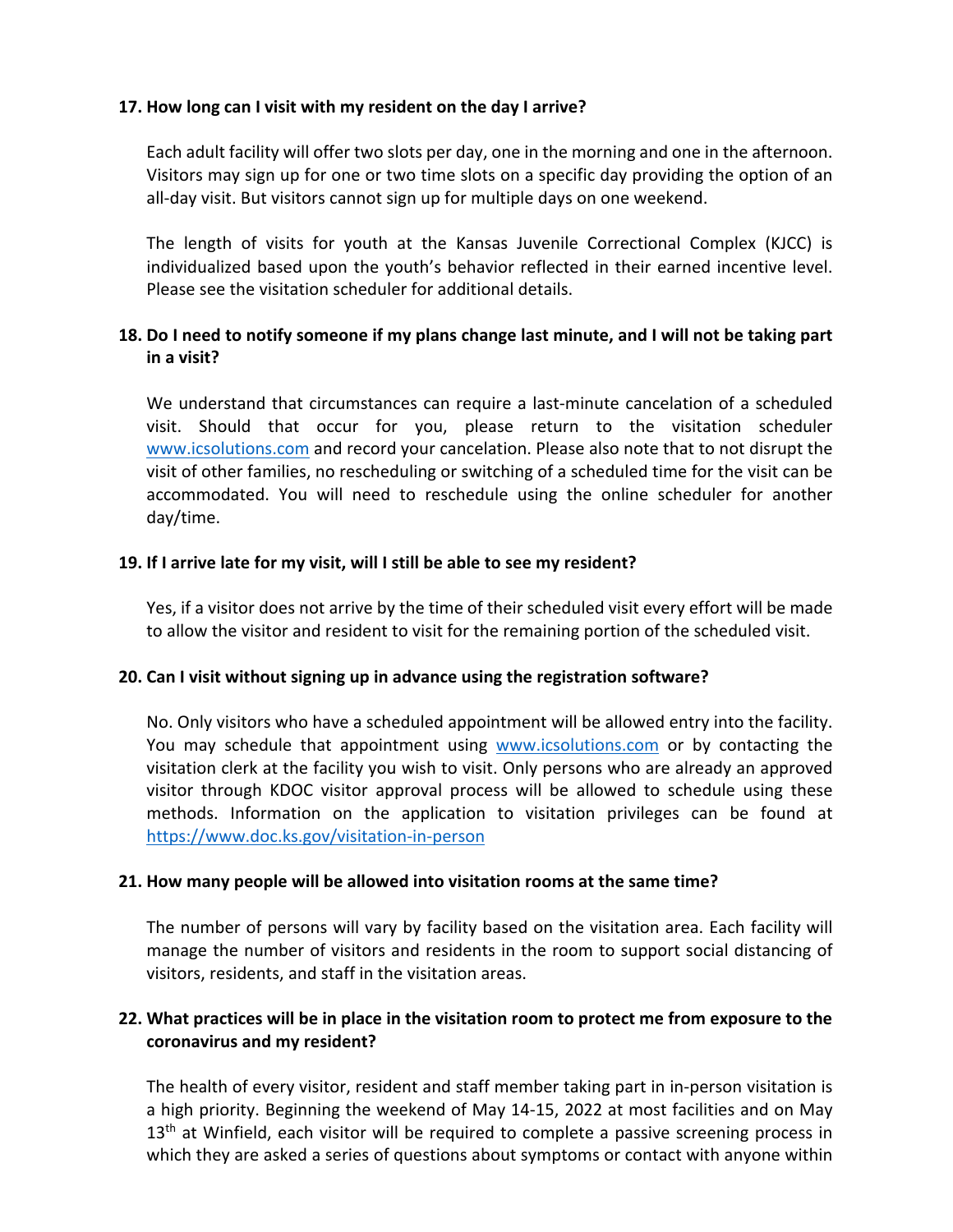the last 14 days being suspected of having the virus. If the person does not pass the screening process, access to the facility will be denied and the visit canceled. We encourage any visitor to be healthy and mindful of this requirement before traveling to the facility.

#### **23. Will I be able to buy food or drinks from vending machines at the facility?**

Yes. Vending machines are available for use by visitors.

#### **24. Will residents have to pass medical screening or a coronavirus test before the visit?**

No. KDOC residents will complete the same passive screening process as visitors, in which they must answer a few questions about current symptoms and contact with anyone within the last 14 days being suspected of having the virus. Residents who do not pass this screening will be denied participation and the visit canceled.

#### 25. **Will games and playing cards be permitted in the visitation rooms?**

Yes. Where available, these will be allowed for use by visitors and residents. These items will be cleansed between uses.

#### **26. With in-person visitation having resumed, will residents still have free phone calls and video visits?**

Free phone calls and video visits will continue for now. With the resumption of in-person visitation, at some point in time these free services will end but at this time they will continue.

# **27. I am currently registered for video visits through ICSolutions. Do I have to re-register or take some action for in-person visitation?**

One registration is used for both video and in-person visitation at [www.icsolutions.com](http://www.icsolutions.com/) Those approved visitors who are already a registered user on ICSolutions do not need to take any additional steps to register for in-person visitation, but you do need to visit the site to schedule a visit when you are ready to do so.

# **28. Are visitors required to have been vaccinated for COVID-19 and prove that with their vaccination record? What about vaccination status of residents who wish to have inperson visits?**

No. We encourage everyone to get the vaccination to help reduce their individual risk for infection and to contribute the overall public health safety in Kansas, but there is no requirement to do so for in-person visitation at our facilities by either the visitor or resident.

# **29. Are there any limitations on who can take part in in-person visitation?**

No. Any approved visitor is allowed to sign up for a visit.